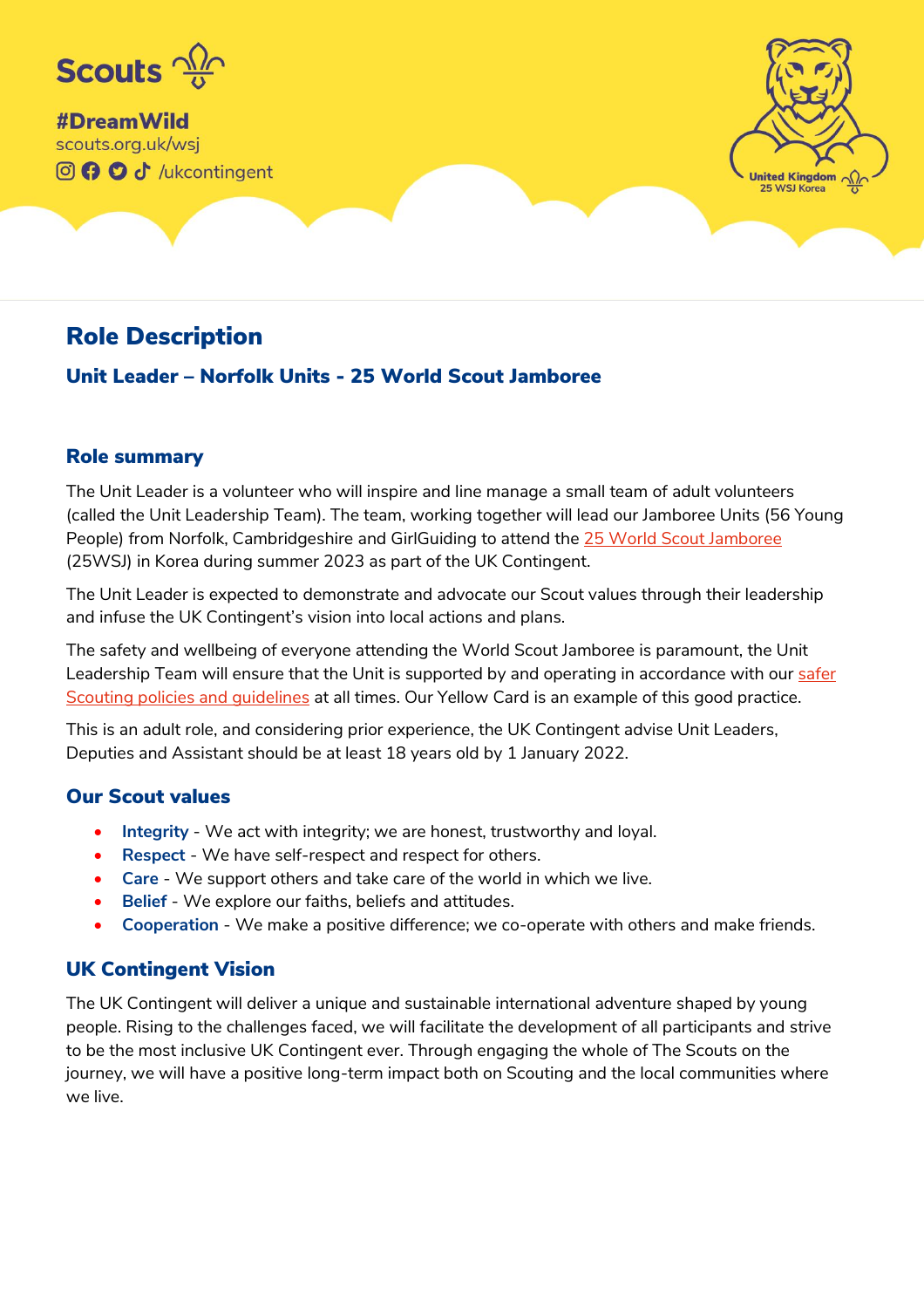



# Key information about the role

## Responsible to (Line manager)

• County Commissioner

### Responsible for

- Deputy Unit Leader
- Assistant Unit Leaders (x2)
- Young people (participants)

### Main contacts

Internal

- County Commissioner
- Local Assistant County Commissioner (ACC) (International) and ACC Support
- Parents and carers of young people participants
- Other 25WSJ Unit Leadership Teams
- UK Contingent Management and Support Teams

## Appointment term

The role is likely to last until January 2024. The holder will be appointed by the County Commissioner following [the appointments process.](https://www.scouts.org.uk/volunteers/running-things-locally/recruiting-and-managing-volunteers/)

### Personal development requirements

[Getting Started training](https://www.scouts.org.uk/volunteers/learning-development-and-awards/training/learners/modules/getting-started-training/) and the [relevant wood badge](https://www.scouts.org.uk/volunteers/learning-development-and-awards/training/learners/modules/getting-started-training/) (formal training recognition) for the role must be completed.

The Scouts' [Safety,](https://www.scouts.org.uk/volunteers/learning-development-and-awards/training/learners/modules/ongoing-training-for-all/safety-training/) [Safeguarding](https://www.scouts.org.uk/volunteers/learning-development-and-awards/training/learners/modules/ongoing-training-for-all/safeguarding/) and recognised [First Aid](https://www.scouts.org.uk/volunteers/learning-development-and-awards/training/learners/modules/ongoing-training-for-all/10-first-aid/) ongoing learning must be maintained.

The role holder should hold or gain a Scouts' [Nights Away permit](https://www.scouts.org.uk/volunteers/running-your-section/nights-away-and-camping/nights-away-permit-scheme/) (Campsite level)

### Time commitment

This role will involve a significant investment of time in evenings and at weekends. About three weeks will be required to take part in the World Scout Jamboree event itself. While commitment can be planned there will be need for flexibility.

Consideration should be given to any pre-existing Scout roles and commitments before applying.

External

- **Girlguiding**
- Local media contacts
- Sponsors and supporters of the Jamboree Unit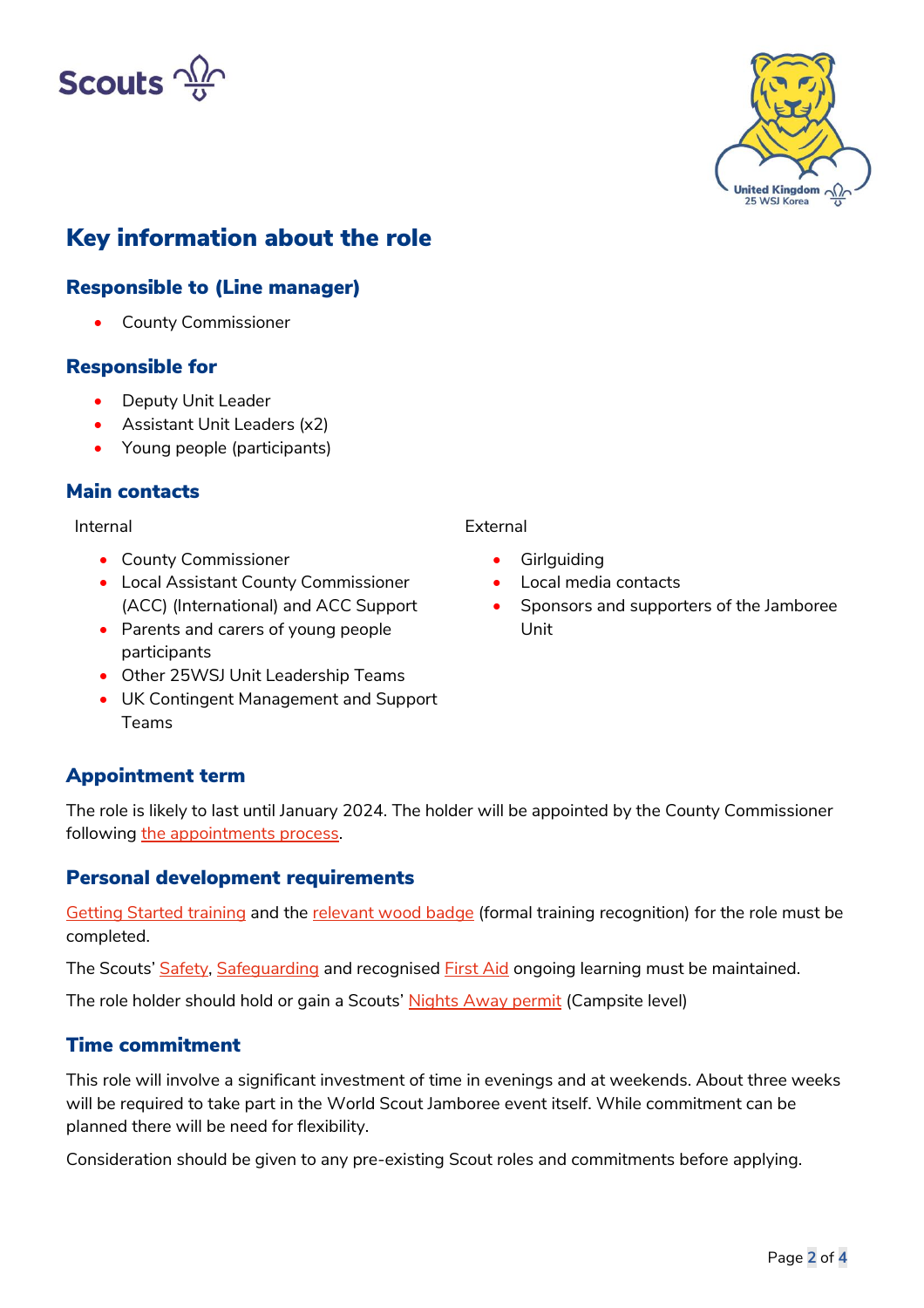



## Main activities

#### In your role you will:

- attend the 25 World Scout Jamboree in SaeManGeum Korea during 2023.
- be responsible for the wellbeing, safety and operation of the Unit.
- develop a close working relationship with the Unit Leadership Team, clearly delegating responsibilities.
- manage and mentor the development of an empowered Unit Leadership team.
- take action to create a diverse, youth shaped, inclusive culture.
- set and monitor budgets and manage the finances of the Unit for the 'additional costs' within guidelines set by the County Board of Trustees. 'Additional costs' is defined as the finances required by the unit to operate over and above the participant fee ('core fee') set by the UK Contingent.
- work closely with UK Contingent Team members to ensure all relevant Unit preparations and administration are completed, including meeting the required deadlines.
- contribute to regular reviews with your line manager to monitor the development of the Unit.

### As an individual and as part of the Unit Leadership team you will:

- create and support a youth shaped approach that involves young people in all key decisions, planning and operations.
- act positively to ensure the Unit Leadership team and young people cooperate in an open, inclusive and respectful way. Appropriately challenging negative behaviours.
- attend UK Contingent preparation events (virtual events, training days, weekends\*, etc).
- be involved in a fair, inclusive and youth shaped selection of young people participants.
- prepare the Unit for the event guided by the UK Contingent's vision, communications, guidelines and best practices shared.
- develop and deliver a programme of activities, training and team building (including weekend camps and other Unit events) for the Unit and leadership team to build a functioning and cohesive team in time for the 25WSJ.
- help create an identity in line with the UK Contingent brand guidelines and merchandise for the Unit if desired. Examples: t-shirts, badges.
- champion the personal development opportunities for every individual within the Unit.
- plan, support and encourage fundraising by the young people in the Unit.